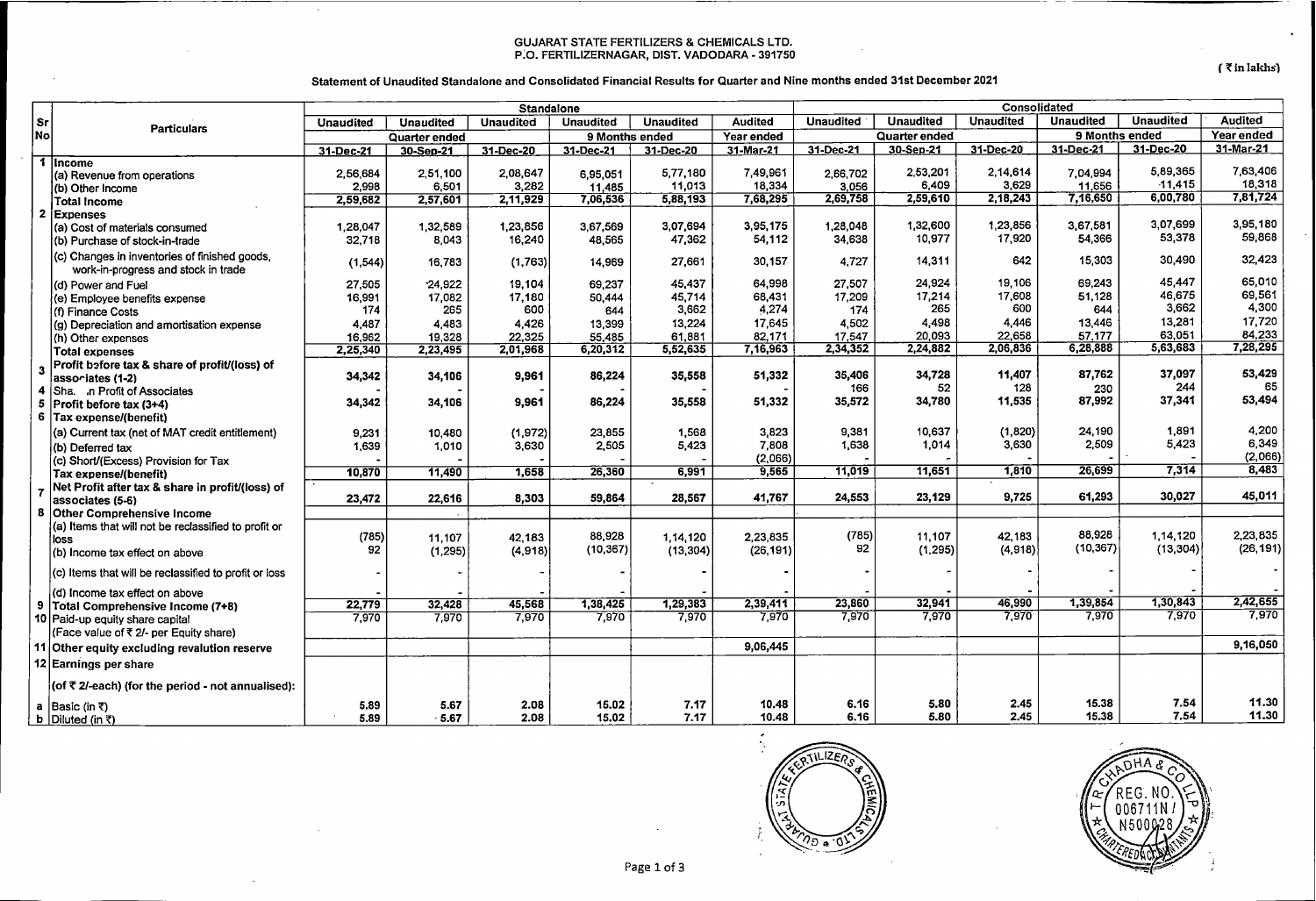#### GUJARAT STATE FERTILIZERS & CHEMICALS LTD. P.O. FERTILIZERNAGAR, DIST. VADODARA- 391750

 $f$   $\bar{\tau}$  in lakh $\bar{y}$ 

| Segment wise Revenue, Results, Assets and Liabilities |  |  |
|-------------------------------------------------------|--|--|
| <b>Cinnelalana</b>                                    |  |  |

|           | <b>Particulars</b>                              | Standalone       |                  |                  |                  |                  |                | Consolidated     |                  |                  |                  |                        |                |
|-----------|-------------------------------------------------|------------------|------------------|------------------|------------------|------------------|----------------|------------------|------------------|------------------|------------------|------------------------|----------------|
| l Sr      |                                                 | <b>Unaudited</b> | <b>Unaudited</b> | <b>Unaudited</b> | <b>Unaudited</b> | <b>Unaudited</b> | <b>Audited</b> | <b>Unaudited</b> | <b>Unaudited</b> | <b>Unaudited</b> | <b>Unaudited</b> | <b>Unaudited</b>       | <b>Audited</b> |
| <b>No</b> |                                                 | Quarter ended    |                  | 9 Months ended   |                  | Year ended       | Quarter ended  |                  |                  | 9 Months ended   |                  | Year ended             |                |
|           |                                                 | 31-Dec-21        | 30-Sep-21        | 31-Dec-20        | 31-Dec-21        | 31-Dec-20        | 31-Mar-21      | 31-Dec-21        | 30-Sep-21        | 31-Dec-20        | 31-Dec-21        | 31-Dec-20              | 31-Mar-21      |
|           | 1 Segment Revenue                               |                  |                  |                  |                  |                  |                |                  |                  |                  |                  |                        |                |
| a)        | <b>Fertilizer Products</b>                      | 1,87,948         | 1,65,230         | 1,52,743         | 4,80,011         | 4,60,098         | 5,72,898       | 1,97,966         | 1,67,331         | 1,58,710         | 4,89,954         | 4,72,283               | 5,86,343       |
| b)        | Industrial Products                             | 68,736           | 85,870           | 55,904           | 2,15,040         | 1,17,082         | 1,77,063       | 68,736           | 85,870           | 55,904           | 2,15,040         | 1,17,082               | 1,77,063       |
|           | Total                                           | 2,56,684         | 2,51,100         | 2,08,647         | 6,95,051         | 5,77,180         | 7,49,961       | 2,66,702         | 2,53,201         | 2,14,614         | 7,04,994         | 5,89,365               | 7,63,406       |
|           | Less : Inter Segment Revenue                    |                  |                  |                  |                  |                  |                |                  |                  |                  |                  |                        |                |
|           | <b>Revenue From Operations</b>                  | 2,56,684         | 2,51,100         | 2,08,647         | 6,95,051         | 5,77,180         | 7,49,961       | 2,66,702         | 2,53,201         | 2,14,614         | 7,04,994         | 5,89,365               | 7,63,406       |
|           | 2 Segment Result: (Profit (+) / Loss (-) before |                  |                  |                  |                  |                  |                |                  |                  |                  |                  |                        |                |
|           | Tax and Finance cost)                           |                  |                  |                  |                  |                  |                |                  |                  |                  |                  |                        |                |
| a)        | Fertilizer Products                             | 15,696           | 8,698            | 4,077            | 33,004           | 30,148           | 34,668         | 16,926           | 9,372            | 5,651            | 34,772           | 31,931                 | 36,856         |
|           | b) Industrial Products                          | 16,638           | 19,417           | 4,594            | 45,577           | 4,231            | 12,554         | 16,638           | 19,417           | 4,594            | 45,577           | 4,231                  | 12,554         |
|           | Total                                           | 32,334           | 28,115           | 8,671            | 78,581           | 34,379           | 47,222         | 33,564           | 28,789           | 10,245           | 80,349           | 36,162                 | 49,410         |
|           | Less: (i) Finance costs                         | 174              | 265              | 600              | 644              | 3,662            | 4,274          | 174              | 265              | 600              | 644              | 3,662                  | 4,300          |
|           | : (ii) Other unallocable expenses               | 520              | 151              | 215              | 2,601            | 2,632            | 5.162          | 520              | 151              | 215              | 2,601            | 2,632                  | 5,162          |
|           | : (iii) Unallocable income                      | (2,702)          | (6, 407)         | (2, 105)         | (10, 888)        | (7, 473)         | (13, 546)      | (2,702)          | (6,407)          | (2, 105)         | (10,888)         | (7, 473)               | (13, 546)      |
|           | <b>Profit Before Tax</b>                        | 34,342           | 34,106           | 9.961            | 86,224           | 35,558           | 51,332         | 35,572           | 34,780           | 11,535           | 87,992           | 37,341                 | 53,494         |
|           | Segments assets                                 |                  |                  |                  |                  |                  |                |                  |                  |                  |                  |                        |                |
|           | a) Fertilizer Products                          | 3,85,989         | 4,06,470         | 4,48,050         | 3,85,989         | 4,48,050         | 3,44,490       | 4,04,442         | 4,23,418         | 4,64,328         | 4,04,442         | 4,64,328               | 3,59,042       |
|           | b) Industrial Products                          | 2,72,058         | 2,64,712         | 2,05,570         | 2,72,058         | 2,05,570         | 2,44,972       | 2,72,058         | 2,64,712         | 2,05,570         | 2,72,058         | 2,05,570               | 2,44,972       |
|           | c) Unallocated                                  | 5,90,777         | 5,90,798         | 3,97,098         | 5,90,777         | 3,97,098         | 5,08,139       | 5,90,777         | 5,90,798         | 3,97,098         | 5,90,777         | $-3,97,098$            | 5,08,139       |
|           | Total Assets                                    | 12,48,824        | 12,61,980        | 10,50,718        | 12,48,824        | 10,50,718        | 10,97,601      | 12,67,277        | 12,78,928        | 10,66,996        | 12,67,277        | <sup>ਦ</sup> 10,66,996 | 11, 12, 153    |
|           | 4 Segments liabilities                          |                  |                  |                  |                  |                  |                |                  |                  |                  |                  |                        |                |
|           | a) Fertilizer Products                          | 85,876           | 1,10,702         | 1,32,403         | 85,876           | 1,32,403         | 96,376         | 93,238           | 1,17,538         | 1,40,622         | 93,238           | 1,40,622               | 1,01,165       |
|           | b) Industrial Products                          | 41,169           | 42,919           | 59,238           | 41,169           | 59,238           | 36,977         | 41,169           | 42,919           | 59,238           | 41,169           | 59,238                 | 36,977         |
|           | c) Unallocated                                  | 77,706           | 87,065           | 54,691           | 77,706           | 54,691           | 49,833         | 77,706           | 87,065           | 54,691           | 77,706           | 54,691                 | 49,833         |
|           | <b>Total Liabilities</b>                        | 2,04,751         | 2,40,686         | 2,46,332         | 2,04,751         | 2,46,332         | 1,83,186       | 2,12,113         | 2,47,522         | 2,54,551         | 2,12,113         | 2,54,551               | 1,87,975       |



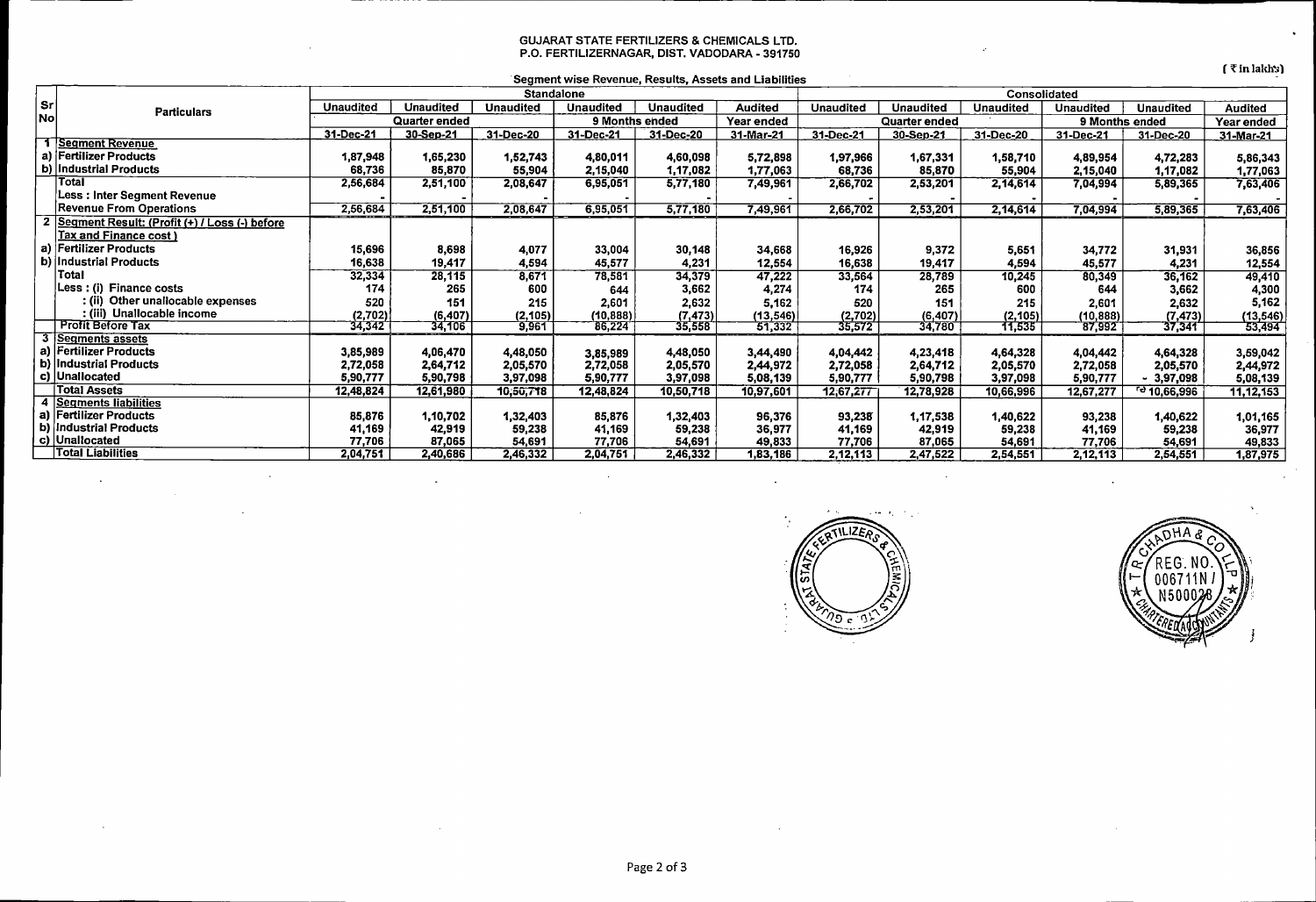## **GUJARAT STATE FERTILIZERS & CHEMICALS LTD.** P.O. FERTILIZERNAGAR, DIST. VADODARA- 391750

## Notes:

- 1. The above financial results are drawn in accordance with the accounting policies consistently followed by the company.
- 2. The Consolidated Financial Results for quarter ended 31<sup>st</sup> December, 2021 include results of Subsidiaries- GSFC Agrotech Ltd, Vadodara Jal Sanchay Private Limited, Gujarat Port and Logistics Company Limited and subsidiary of subsidiary Gujarat Arogya Seva Pvt. Ltd., Associate companies- Gujarat Green Revolution Company Limited, Vadodara Enviro Channel Ltd and Karnalyte Resources Inc.
- 3. Limited Review of the unaudited financial results for the quarter ended 31<sup>st</sup> December. 2021 has been carried out by the Statutory Auditors.
- 4. Previous period figures have been re-grouped / re-classified wherever necessary, to conform to current period's classification in order to comply with the requirements of the amended Schedule Ill to the Companies Act, 2013 effective 1st April 2021
- 5. The above financial results have been reviewed by the Finance-Cum-Audit Committee and approved by the Board of Directors at their meetings held on  $27<sup>th</sup>$  January 2022 & 28<sup>th</sup> January, 2022 respectively.



28<sup>th</sup> January 2022 Gandhinagar

By order of the Board of Directors

l

MUKESH PURl Managing Director

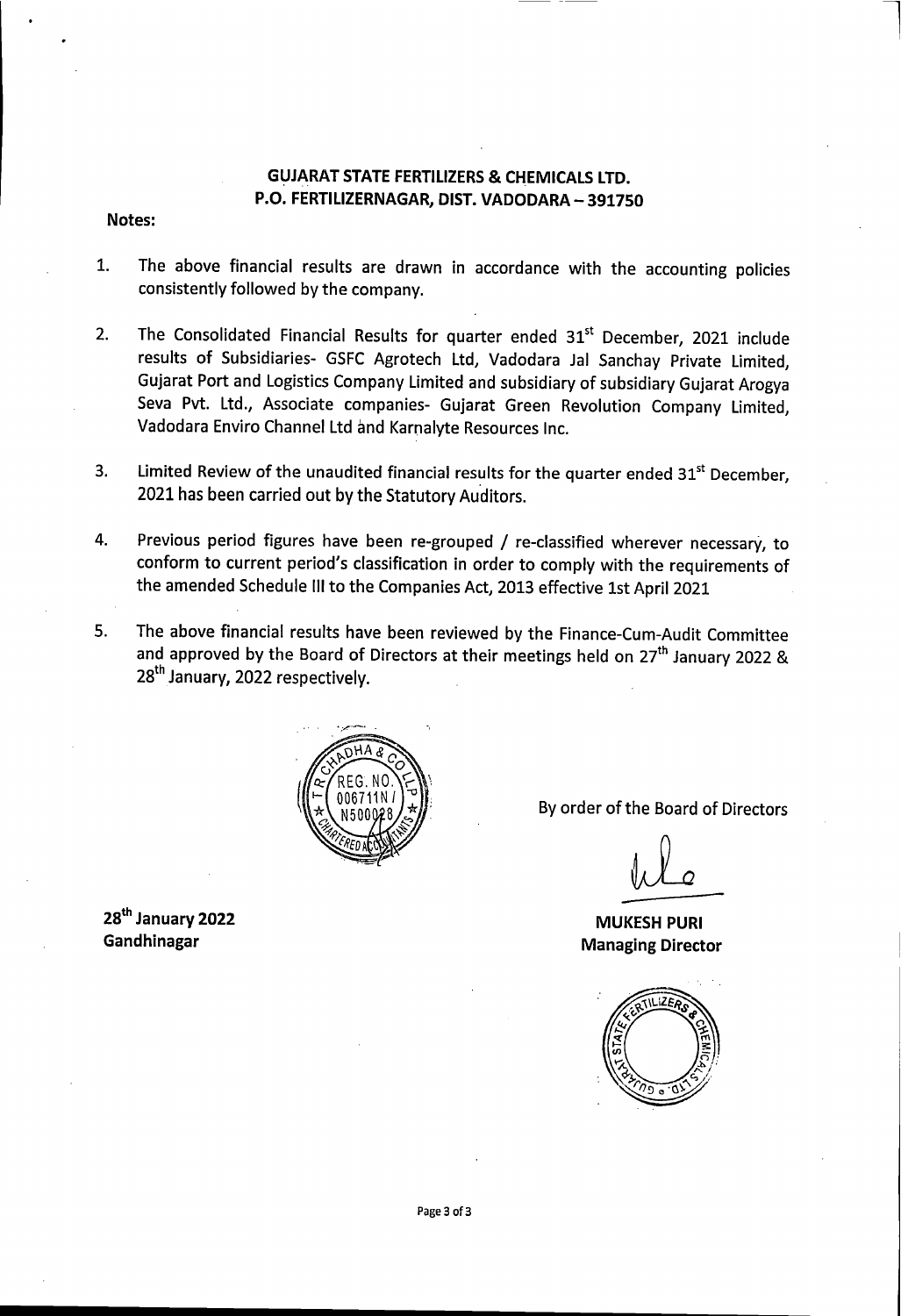

# **T R CHADHA & CO LLP CHARTERED ACCOUNTANTS**

. .

Independent Auditor's Review Report on the Quarterly Unaudited Standalone Financial Results of the Company Pursuant to the Regulation 33 of the SEBI (Listing Obligations and Disclosure Requirements) Regulations, 2015, as amended.

## TO THE BOARD OF DIRECTORS GUJARAT STATE FERTILIZER & CHEMICALS LIMITED

- 1. We have reviewed the accompanying statement of unaudited standalone financial results of Gujarat State Fertilizers & Chemicals Limited ("the Company") for the quarter ended December 31, 2021 and year to date from April 01, 2021 to December 31, 2021 ("the Statement") attached herewith, being submitted by the company pursuant to the requirement of regulation 33 of the SEBI (Listing Obligations and Disclosure Requirements) Regulations, 2015 as amended ('the Listing Regulations'), read with SEBI Circular No. CIR/CFD/CMD1/44/2019 dated March 29,2019 ('the Circular')
- 2. The preparation of the statement in accordance with the recognition and measurement principles laid down in Indian Accounting Standard 34, (lnd AS 34) "Interim Financial Reporting'' prescribed under section 133 of the Companies Act, 2013, as amended, read with relevant rules issued thereunder arid other accounting principles generally accepted in India, read with the Circular is the responsibility of the Company's management and has been approved by the Board of Directors of the Company. Our responsibility is to express a conclusion on the Statement based on our review.
- 3. We conducted our review of the statement in accordance with the Standard on Review Engagements (SRE) 2410, "Review of Interim Financial Information Performed by the Independent Auditor of the Entity" issued by the Institute of Chartered Accountants of India. This standard requires that we plan and perform the review to obtain moderate assurance as to whether the statement is free of material misstatement. A Review is limited primarily to inquiries of Company personnel and analytical procedures applied to financial data and thus provides less assurance than an audit. We have not performed an audit and, accordingly, we do not express an audit opinion.
- 4. Based on our review conducted as stated above, nothing has come to our attention that causes us to believe that the accompanying statement, prepared in accordance with the recognition and measurement principles laid down in the applicable Indian Accounting Standards {'lnd AS') specified under section 133 of the Companies Act, 2013 as amended read with relevant rules issued thereunder and other recognised accounting practice and policies has not disclosed the information required to be disclosed in terms of Listing Regulations, read with the Circular, including the manner in which it is to be disclosed, or that it contains any material misstatement.

## For, T R Chadha & Co LLP **Chartered Accountants** Firm Regn. No: 006711N / N500028

**Brijesh Thakkar** 

Partner M. No.: 135556



Place: Gandhinagar Date: 28<sup>th</sup> January, 2022 UDIN: 2213 5556 AAAA BC 5 105

|                    | TR Chadha & Co., a partnership firm converted into TR Chadha & Co LLP<br>(A limited liability partnership with LLP Identification No. AAF-3926) with effect from 28th December, 2015               |
|--------------------|----------------------------------------------------------------------------------------------------------------------------------------------------------------------------------------------------|
| Ahmedabad Branch   | : 301, 3 <sup>rd</sup> Floor, Indraprasth Corporate, Opp. Shell Petrol Pump, Anandnagar Road, Prahladnagar,<br>Ahmedabad-380 015. Tele.: 079-66171697, 079-4800 4897 Email: ahmedabad@trchadha.com |
| <b>Read Office</b> | : Suite No-11A, 2nd Floor, Gobind Mansion, H Block, Connaught Circus, New Delhi - 110 001.<br>Tele.: 011 41513059 / 41513169                                                                       |
| <b>Head Office</b> | : B-30, Connaught Place, Kuthiala Building, New Delhi-110 001. Email: delhi@trchadha.com                                                                                                           |
| <b>Branches at</b> | : ◆ MUMBAI ◆ HYDERABAD ◆ PUNE ◆ CHENNAI ◆ BENGALURU<br>❖ GURGAON<br><b>❖ TIRUPATI</b>                                                                                                              |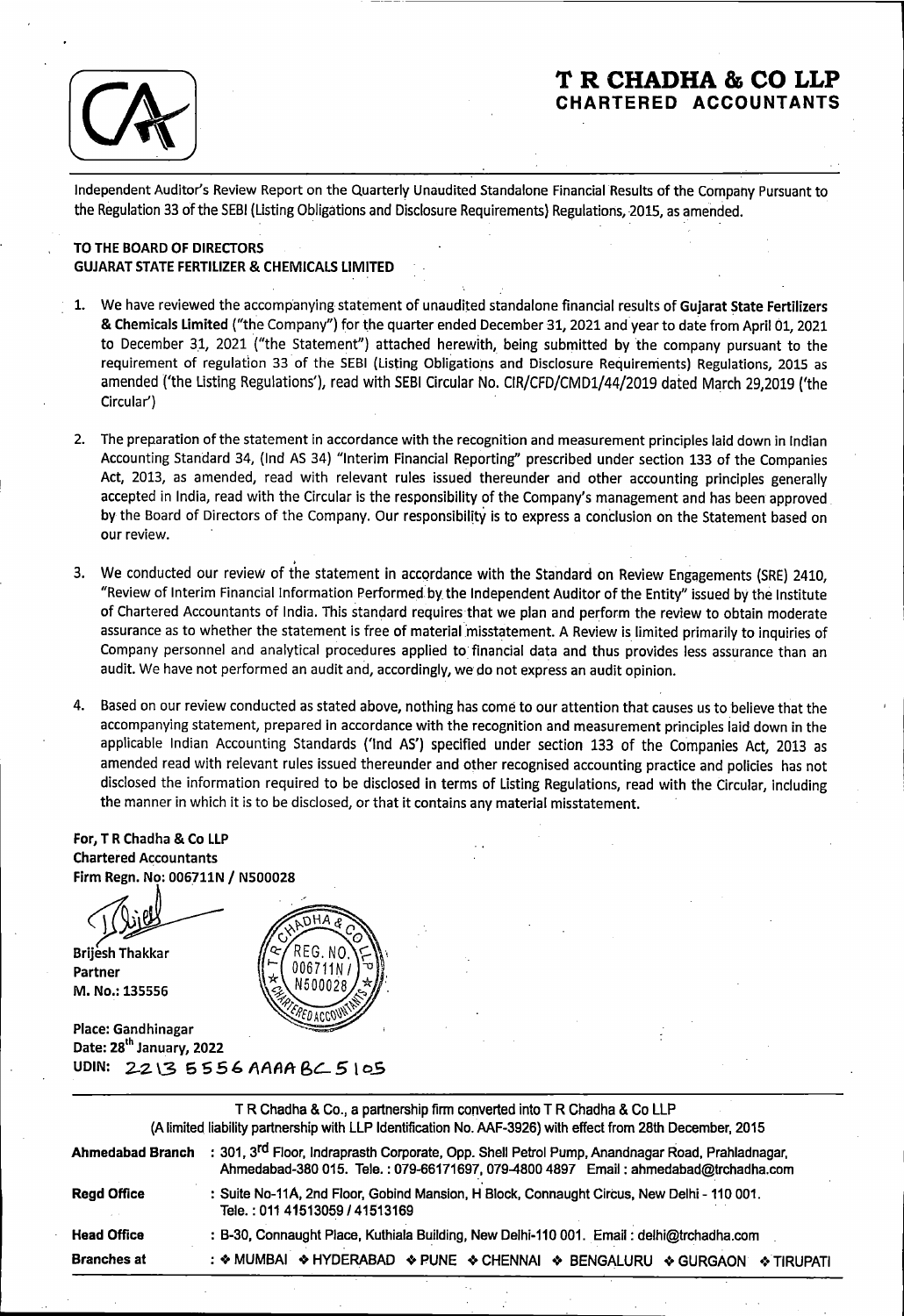

## **T R CHADHA & CO LLP CHARTERED ACCOUNTANTS**

Independent Auditor's Review Report on Quarterly Unaudited Consolidated Financial Results of the Company Pursuant to the Regulation 33 of the SEBI (Listing Obligations and Disclosure Requirements) Regulations, 2015, as amended.

#### TO THE BOARD OF DIRECTORS GUJARAT STATE-FERTILIZERS & CHEMICALS LIMITED

- We have reviewed the accompanying Statement of Unaudited Consolidated Financial Results of GUJARAT STATE FERTILIZERS & CHEMICALS LIMITED ("the Parent") and its subsidiaries (the Parent and its subsidiaries together referred to as "the Group"), for the quarter ended December 31, 2021 and year to date from April 01, 2021 to December 31, 2021 ("the Statement"), being submitted by the Parent pursuant to the requirement of Regulation 33 of the SEBI (Listing Obligations and Disclosure Requirements) Regulations, 2015, as amended ('the Listing Regulations') read with SEBI Circular No. CIR/CFD/CMD1/44/2019 dated March 29, 2019 ('the Circular').
- 2. This Statement, which is the responsibility of the Parent Company's Management and approved by the Parent Company's Board of Directors, has been prepared in accordance with the recognition and measurement principles laid down in Indian Accounting Standard 34 "Interim Financial Reporting ("lnd AS 34"), prescribed under section 133 of the Companies Act, 2013 as amended, and other accounting principles generally accepted in India. Our responsibility is to express a conclusive on the Statement based on our review.
- 3. We conducted our review of the statement in accordance with the Standard on review Engagements (SRE) 2410 "Review of Interim Financial Information. performed by the independent Auditor of the Entity", issued by the Institute of Chartered Accountants of India. A review of interim financial and accounting matters, and applying analytical and other review procedures, A review is substantially less in scope than an audit conducted in accordance with standards on auditing and consequently does not enable us to obtain assurance that we would become aware of all significant matters that might be identified in an audit. Accordingly, we do not express an audit opinion.

We also performed procedures in accordance with the circular issued by the SEBI under regulation 33(8) of the SEBI (listing Obligation and Disclosure Requirements) Regulation, 2015 as amended to the extent applicable.

The statement includes the results of the following entities;

Subsidiaries: - GSFC Agrotech Limited (GATL), Gujarat Arogya Seva Private Limited (GASPL), Vadodara Jal Sanchay Private Limited and Gujarat Port and Logistics Company Limited.

Associates: - Gujarat Green Revolution Company Limited· (GGRCL), Vadodara Enviro Channel Limited (VECL) and Karnalyte Resources lnsc. (KRI)

5. Based on our review conducted and procedures performed as stated in paragraph 3 above and based on the information given by management referred to in paragraph 6 below, nothing has come to our attention that causes us to believe that the accompanying statement, prepared in accordance with the recognition and measurement principles laid down in the aforesaid Indian Accounting Standard and other accounting principles generally accepted in India, has not disclosed the information required to be disclosed in terms of Regulation 33 of the SEBI (Listing Obligation and Disclosure Requirements) Regulations 2015, as amended including the manner in which it is to be disclosed, to that it contain and material misstatement. .

|                         | 14 / REG NO.\\-\\                                                                                                                                                                                  |
|-------------------------|----------------------------------------------------------------------------------------------------------------------------------------------------------------------------------------------------|
|                         | 00671<br>TR Chadha & Co., a partnership firm converted into TR Chadha & Co LLP<br>(A limited liability partnership with LLP Identification No. AAF-3926) with effect from 28th December            |
| <b>Ahmedabad Branch</b> | : 301, 3 <sup>rd</sup> Floor, Indraprasth Corporate, Opp. Shell Petrol Pump, Anandnagar Road, Prahladfiagaf<br>Ahmedabad-380 015. Tele.: 079-66171697, 079-4800 4897 Email: ahmedabad@trchadha.com |
| <b>Read Office</b>      | : Suite No-11A, 2nd Floor, Gobind Mansion, H Block, Connaught Circus, New Delhi - 110 001.<br>Tele.: 011 41513059 / 41513169                                                                       |
| <b>Head Office</b>      | : B-30, Connaught Place, Kuthiala Building, New Delhi-110 001. Email: delhi@trchadha.com                                                                                                           |
| <b>Branches at</b>      | : ◆ MUMBAI ◆ HYDERABAD → PUNE → CHENNAI → BENGALURU → GURGAON<br>I ❖ TIRUPATI                                                                                                                      |